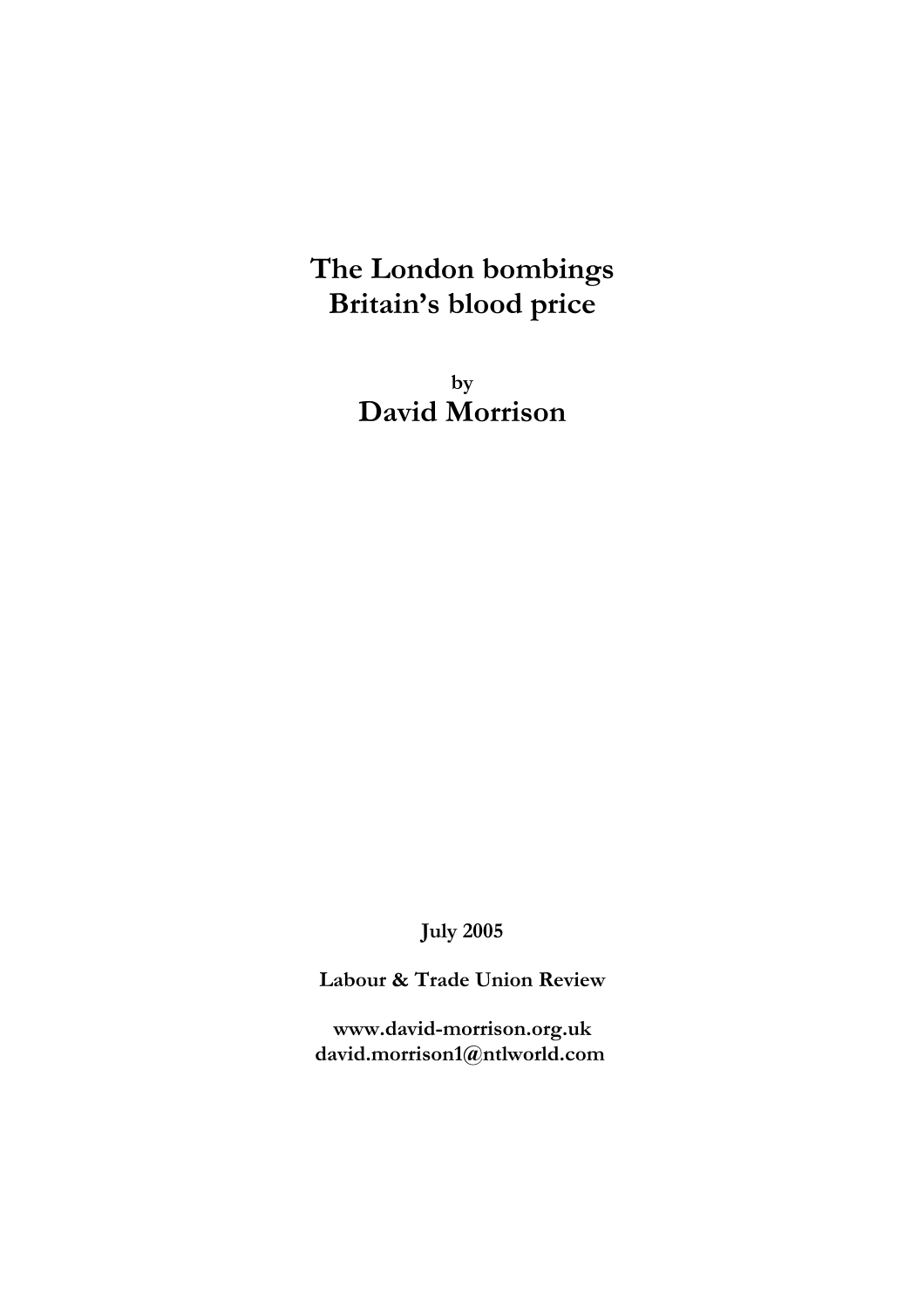# **The London bombings Britain's blood price**

**"The next time a large bomb explodes in a western city, or an Arab or Muslim regime topples and is replaced by extremists, the Government must consider the extent to which their policy contributed to it. That is why hon. Members should pause and why, unless evidence is produced for a breach and a material threat, my judgment today is that we should not go to war [with Iraq]." (Kenneth Clarke MP, House of Commons, 26 February 2003)**

London was bombed on 7 July 2005 because Prime Minister Blair volunteered Britain to stand shoulder-to-shoulder with the US after 9/11, and subsequently invaded Afghanistan and Iraq alongside the US. There was no inevitability about London being bombed: it was a consequence of a foreign policy choice made by Blair and endorsed by Parliament. He chose to put Britain in the firing line, and Parliament endorsed his choice.

In a BBC 2 programme broadcast on 8 September 2002, Michael Cockerell asked the Prime Minister whether one of the elements of the UK-US special relationship was whether "Britain is prepared to send troops to commit themselves, to pay the blood price". Blair replied:

"Yes. What is important though is that at moments of crisis they (the USA) don't need to know simply that you are giving general expressions of support and sympathy. That is easy, frankly. They need to know, 'Are you prepared to commit, are you prepared to be there when the shooting starts?'" **[\[1\]](http://news.bbc.co.uk/1/hi/uk_politics/2239887.stm)**

The blood price he was referring to there was military casualties on the battlefield, and that price has been paid to the extent of nearly a hundred deaths and several hundred wounded to date in Iraq. Another blood price was paid in London on 7 July 2005, when over fifty civilians died and several hundred were injured. The price will continue to be paid.

#### **Infallible defence**

There is an infallible defence against this terrorism on the British homeland, and it doesn't involve draconian anti-terrorism laws, or searching everybody boarding the Tube, or concrete bollards outside every public building. It is that we stay at home as a country; that we cease stomping round the Muslim world in the wake of the US.

It's a very straightforward, and a very cost effective, counter-terrorism strategy: we don't spend money and blood invading Muslim countries, and we won't need to spend money protecting the British homeland from terrorism emanating from the Muslim world in response. And blood will not be spilled on our streets when the protection proves to be fallible.

Bringing our troops home from Iraq now would make us safer than any homeland security measures we could possibly devise – and would also save the lives of British service men and women.

#### **Fabricated nonsense**

Since the bombings in London, the British political establishment has been unanimous that Britain's support for the US in general, and in the invasion of Iraq in particular, played no part in bringing them about. Instead, we are told – as we have been told by Bush and Blair since  $9/11$  – that Western democracies are all under threat from Muslim extremists, who want to destroy our way of life (whatever that means) and it was simply Britain's turn on 7 July 2005.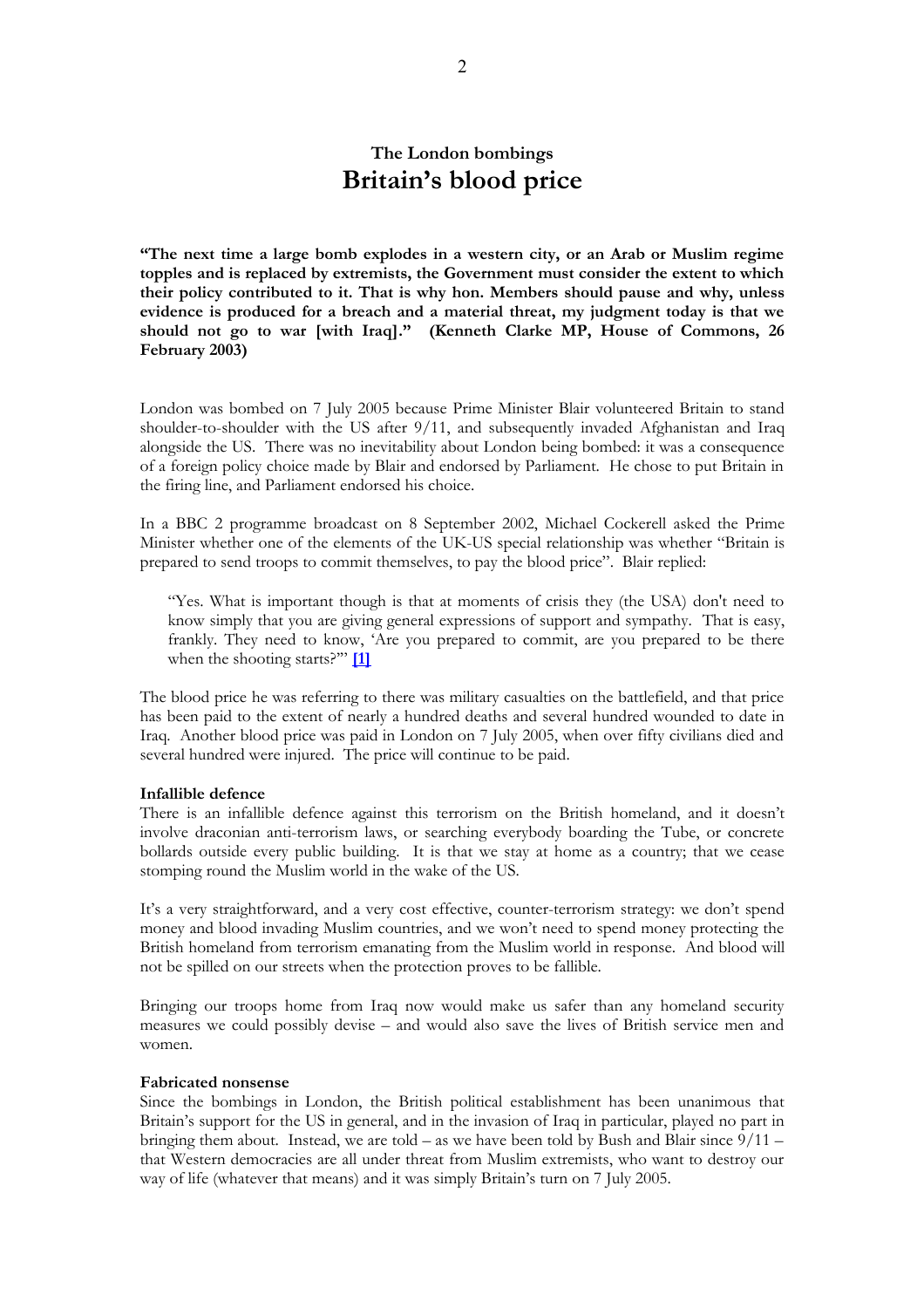The ultimate "proof" of this, all sides say in unison, is that al-Qaida's targets have been many and various, and started long before the Iraq war, as if it were impossible for al-Qaida to take account of ongoing events – such as the support of Britain and Spain for the invasion of Iraq – in choosing targets.

As we will see, this is fabricated nonsense. Bin Laden came to public attention in 1996 with his declaration of war against the American military presence in Saudi Arabia. In this, and in everything he has said since, he has not been concerned with changing Western societies but with ending Western interference in the Muslim world.

As for al-Qaida's targets, up until 9/11, they were US interests abroad, but when other states, including Britain and Spain, chose to make common cause with the US in its invasion of Afghanistan and then Iraq, they became targets too.

#### **Destroying our way of life?**

Prime Minister Blair made a statement on the London bombings to the House of Commons on 11 July 2005. He said:

"Together, we will ensure that, though terrorists can kill, they will never destroy the way of life that we share and value, which we will defend with such strength of belief and conviction that it will be to us and not to the terrorists that victory will belong."

For the Conservative Party, Michael Howard agreed that our "way of life" was under attack:

"I want to begin by paying tribute to him [the Prime Minister] for the calm, resolute and statesmanlike way in which the Government responded to last Thursday's attack on our capital city, on our citizens and on our way of life. "

Only one MP, Scottish Nationalist leader, Alex Salmond disturbed this mindless consensus. He referred to a remark by the Italian Prime Minister, Silvio Berlusconi, a couple of days earlier, who had blurted out the obvious fact that some countries are more at risk than others:

"Even intelligence from other countries shows the three Bs—Bush, Berlusconi and Blair—are considered the most exposed to this type of risk."

Salmond asked Blair if Berlusconi had "shared that intelligence information with our Prime Minister", to which he replied:

**"**No. The one thing that is obvious from the long list of countries that have been victims of this type of terrorism that I read out is that it does not discriminate greatly between individual items of policy. I am afraid that I must tell the hon. Gentleman that it is a form of terrorism aimed at our way of life, not at any particular Government or policy."

So, Berlusconi is wrong that the US and its prominent allies are most at risk. Is Luxembourg about to be attacked? Or, Sweden? Or, Switzerland?

None of the Labour MPs who opposed the invasion of Iraq disturbed this mindless consensus. One of their number, the normally rational Tony Wright, explicitly signed up to it, saying:

**"**As one of those who opposed the military action in Iraq, may I ask whether my right hon. Friend agrees that those who have been arguing over the past few days that what happened took place only because of that action are talking not only nonsense but dangerous nonsense? We are dealing with a group of Islamo-fascists who are against any form of democratic politics, and on that we should all be united. "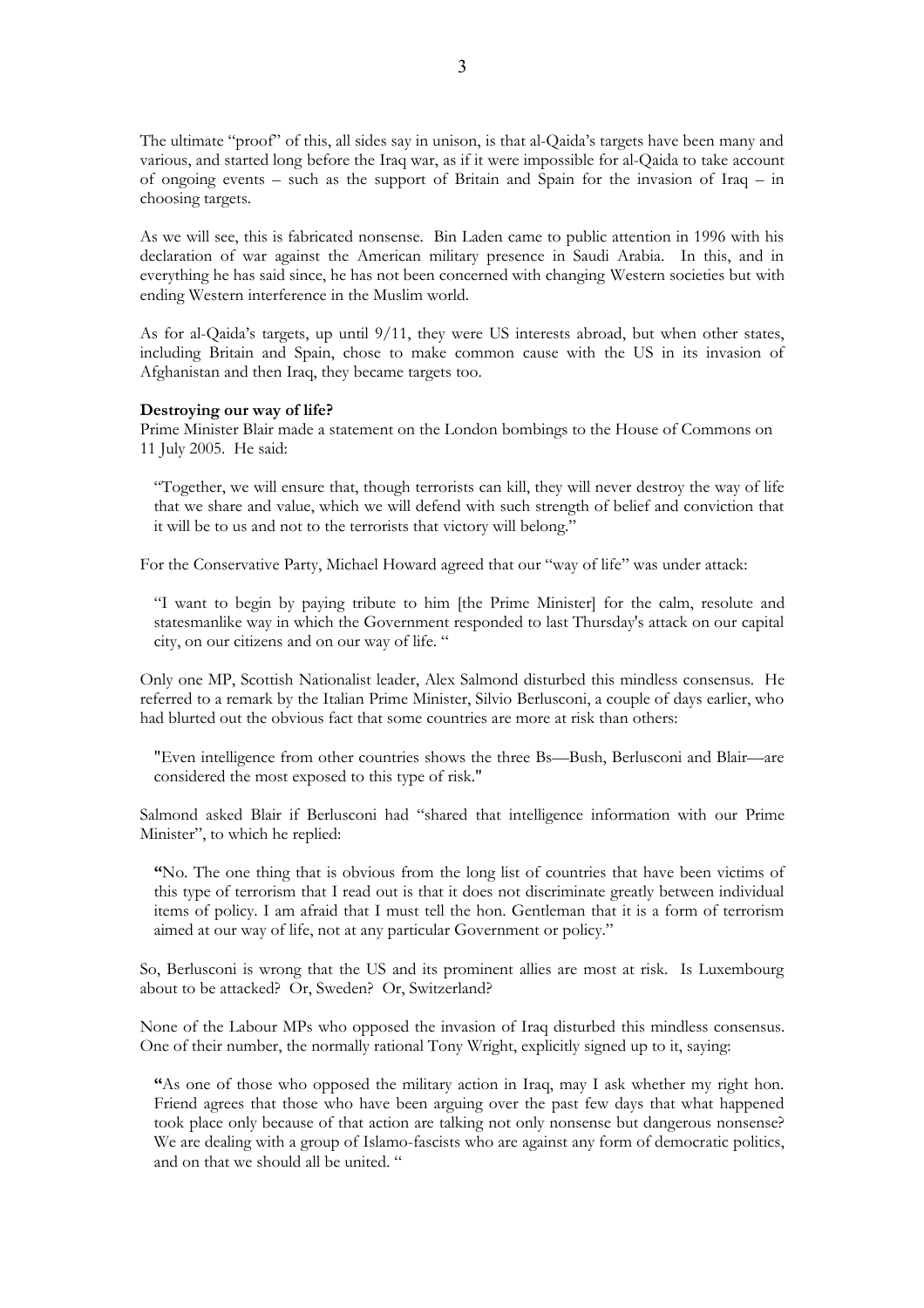Needless to say the Prime Minister agreed. In a sense, Wright is right: London didn't get attacked "only" because of Britain's support for the invasion of Iraq, but because of a history of supporting US foreign policy in the Muslim world, of which the invasion of Iraq is but the latest example.

Even Ken Livingston has joined the mindless consensus. Before the invasion of Iraq he warned:

"An assault on Iraq will inflame world opinion and jeopardise security and peace everywhere. London, as one of the major world cities, has a great deal to lose from war and a lot to gain from peace, international cooperation and global stability." (quoted by Tariq Ali in The Guardian on 8 July 2005)

But now he pretends with the rest of them that objective of the London attack was "to destroy our free society" (Press Statement, 7 July 2005 **[\[2\]](http://www.london.gov.uk/mayor/mayor_statement_070705.jsp)**).

## **What does it mean?**

The mantra that al-Qaida is out to destroy our way of life is repeated over and over again from all parts of the political spectrum, but what does it mean? Are these people killing themselves because they object to our electing our leaders? Or to our reading The Guardian? Do they want the whole Western world to convert to Islam? And order our societies according to Islamic law? And how many bombs in Western cities is it going to take to bring this about?

This is mindless nonsense, and the Government knows it's mindless nonsense. The truth cannot be admitted, since to admit the truth would be to admit that the Government's actions in the Muslim world have caused these awful events to be visited upon London.

The plain truth is that al-Qaida is not concerned with changing Western society. Its objective is to change US foreign policy towards the Muslim world. That is why it attacks the US and states allied to the US in pursuing this policy.

This is clear from the many public statements by bin Laden and his associates. He is concerned with American foreign policy towards, and American actions in, the Muslim world – with US support for Israel in its ongoing theft of Arab land; US support for corrupt and repressive regimes in the Muslim world (Egypt, Jordan, Saudi Arabia and the Gulf states); and so on. Post 9/11, the US has added to an already long list of Muslim grievances by occupying Afghanistan and Iraq.

Before looking at some of bin Laden's statements, let me quote from two impeccable sources, which advance this view.

# **Michael Scheuer**

First, from Michael Scheuer, who worked for the CIA for 22 years, and was the first head of its al-Qaida desk, serving in this capacity for two years. While still working for the CIA, he wrote a book entitled *Imperial Hubris: Why the West is losing the War on Terror*, which was published in 2004. His view, as summarised in this book, is as follows:

"… the greatest danger for Americans confronting the radical Islamist threat is to believe – at the urging of US leaders – that Muslims attack us for what we are and what we think rather than for what we do.

"Rhetorical political blustering 'informs' the public that Islamists are offended by the Western world's democratic freedoms, civil liberties, intermingling of genders, and separation of church and state. However, although aspects of the modern world may offend conservative Muslims, no Islamist leader has, for example, fomented jihad in order to destroy participatory democracy, the national association of credit unions, or coed universities. …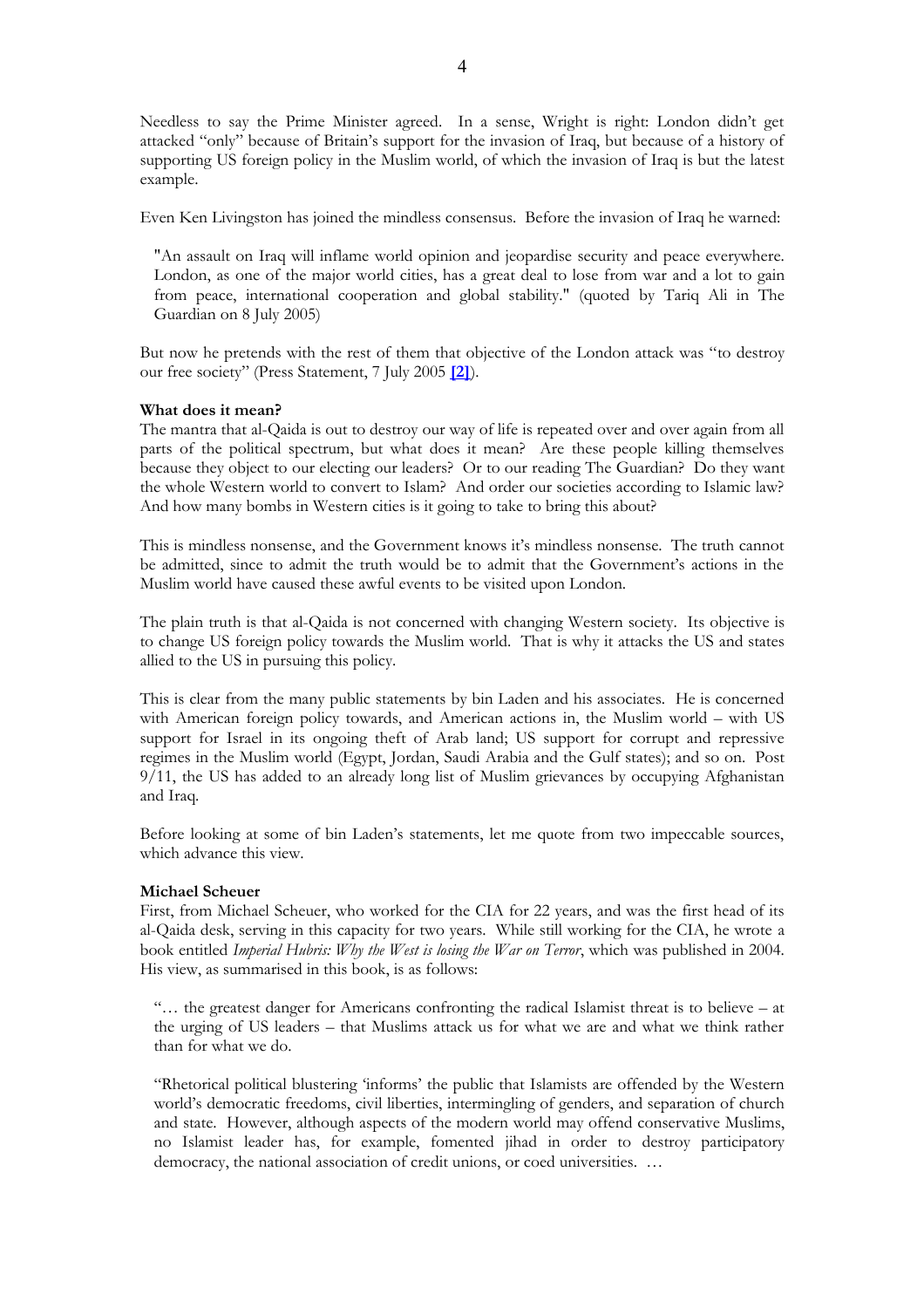"Al-Qaida's public statements condemn America's protection of corrupt Muslim regimes, unqualified support for Israel, the occupation of Iraq and Afghanistan, and a further litany of real-world grievances. Bin Laden's supporters thus identify their problem and believe its solution lies in war.

"[Scheuer] contends they will go to any length, not to destroy our secular, democratic way of life, but to deter what they view as specific attacks on their lands, their communities and their religion. Unless US leaders recognize this fact and adjust their policies abroad accordingly, even moderate Muslims will be radicalized into supporting bin Laden's anti-Western offensive."

# **US Defense Science Board**

A similar view was expressed in a report **[\[3\]](http://www.acq.osd.mil/dsb/reports/2004-09-Strategic_Communication.pdf)** in September 2004 from the US Defense Science Board, which exists to provide independent advice to the US Secretary of Defense. The report is on Strategic Communications, that is, the means whereby the US gets its message to the world. It concludes bluntly that communicating with the Muslim world is impossible at the present time:

"Thus the critical problem in American public diplomacy directed toward the Muslim World is not one of 'dissemination of information', or even one of crafting and delivering the 'right' message. Rather, it is a fundamental problem of credibility. Simply, there is none – the United States today is without a working channel of communication to the world of Muslims and of Islam." (page 41)

And, according to the report, the US is not believed because of its policy towards the Muslim world, and the problem has got much worse since the US invasion of Iraq:

"American direct intervention in the Muslim World has paradoxically elevated the stature of and support for radical Islamists, while diminishing support for the United States to singledigits in some Arab societies.

"Muslims do not 'hate our freedom', but rather, they hate our policies. The overwhelming majority voice their objections to what they see as one-sided support in favor of Israel and against Palestinian rights, and the longstanding, even increasing support for what Muslims collectively see as tyrannies, most notably Egypt, Saudi Arabia, Jordan, Pakistan, and the Gulf states.

"Thus when American public diplomacy talks about bringing democracy to Islamic societies, this is seen as no more than self-serving hypocrisy. Moreover, saying that 'freedom is the future of the Middle East' is seen as patronizing, suggesting that Arabs are like the enslaved peoples of the old Communist World — but Muslims do not feel this way: they feel oppressed, but not enslaved.

"Furthermore, **in the eyes of Muslims**, American occupation of Afghanistan and Iraq has not led to democracy there, but only more chaos and suffering. U.S. actions appear in contrast to be motivated by ulterior motives, and deliberately controlled in order to best serve American national interests at the expense of truly Muslim self-determination.

"Therefore, the dramatic narrative since 9/11 has essentially borne out the entire radical Islamist bill of particulars. American actions and the flow of events have elevated the authority of the Jihadi insurgents and tended to ratify their legitimacy among Muslims. Fighting groups portray themselves as the true defenders of an Ummah (the entire Muslim community) invaded and under attack — to broad public support.

"What was a marginal network is now an Ummah-wide movement of fighting groups. Not only has there been a proliferation of 'terrorist' groups: the unifying context of a shared cause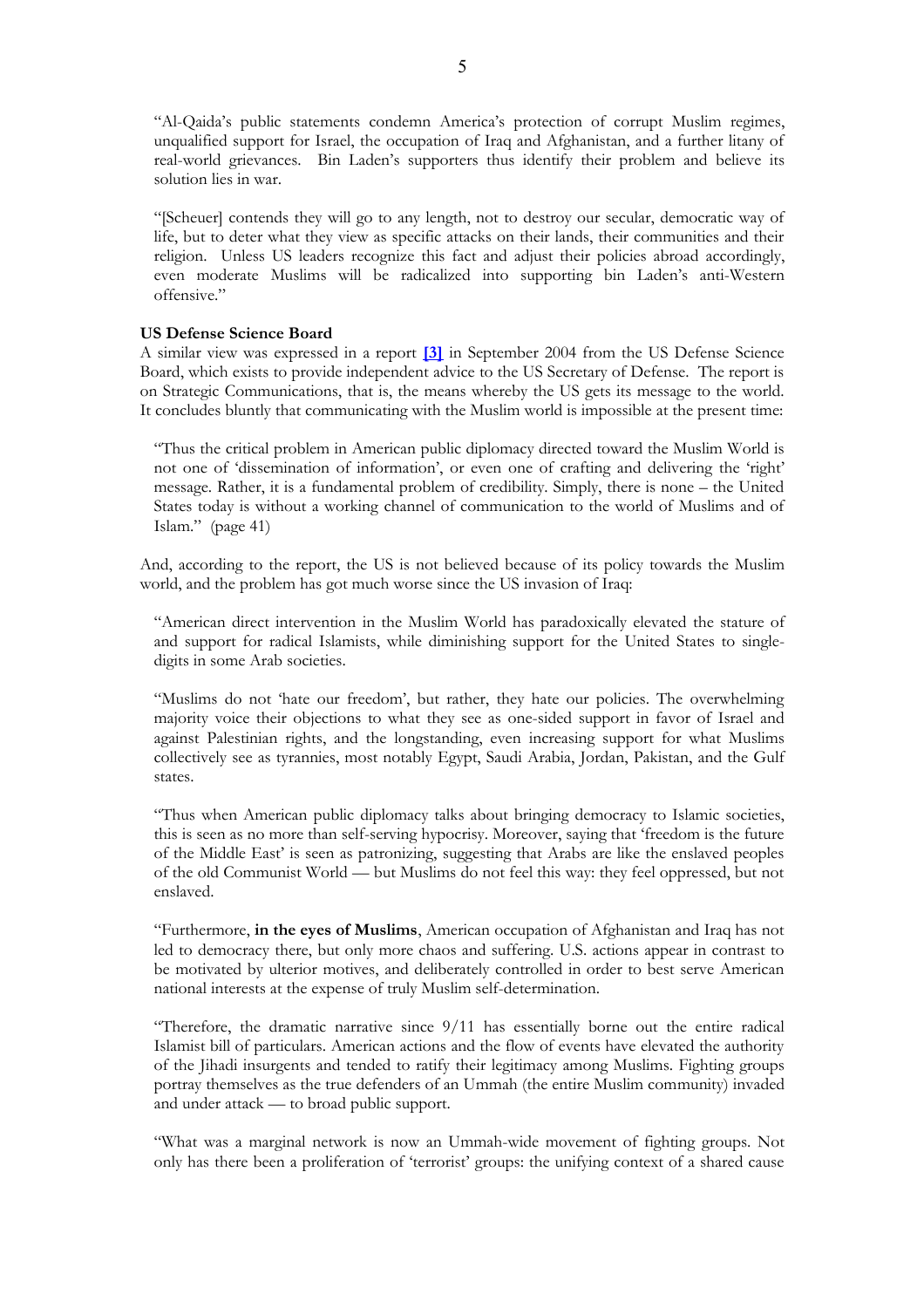creates a sense of affiliation across the many cultural and sectarian boundaries that divide Islam." (pages 40-41)

When George Galloway expressed similar views in the House of Commons a few hours after the London bombings, the Government accused him of "dipping his poisonous tongue in a pool of blood".

#### **Bin Laden statements**

Now let us look at a few of bin Laden's public statements.

He first came to public attention with his declaration of war against the US military presence in Saudi Arabia issued in August 1996 (see, for example, **[\[4\]](http://www.number-10.gov.uk/output/page3682.asp)**). Its central theme is that "the people of Islam have suffered from aggression, iniquity and injustice imposed by the Zionist-Crusader alliance and their collaborators" and says:

"It is the duty now on every tribe in the Arabian peninsula to fight jihad and cleanse the land from these Crusader occupiers."

The only demand made of the US and its allies is that they go home. There is nothing about how they should live their lives at home.

Likewise in another fatwa from February 1998 (see, for example, **[\[4\]](http://www.number-10.gov.uk/output/page3682.asp)**), which says:

". . . the killing of Americans and their civilian and military allies is a religious duty for each and every Muslim to be carried out in whichever country they are until Al Aqsa mosque [in Jerusalem] has been liberated from their grasp and until their armies have left Muslim lands*.*"

Again, there is nothing in it about destroying our way of life in the West.

More recently, in a video message broadcast on al-Jezeera on 1 November 2004 just before the US presidential election (transcript at **[\[5\]](http://english.aljazeera.net/NR/exeres/79C6AF22-98FB-4A1C-B21F-2BC36E87F61F.htm)**), he addressed the American people and explained why America was attacked on 9/11 and what Americans must do in order to avoid another attack. The message begins:

"People of America this talk of mine is for you and concerns the ideal way to prevent another Manhattan, and deals with the war and its causes and results.

"Before I begin, I say to you that security is an indispensable pillar of human life and that free men do not forfeit their security, contrary to Bush's claim that we hate freedom.

"If so, then let him explain to us why we don't strike, for example, Sweden. And we know that freedom-haters don't possess defiant spirits like those of the 19 – may Allah have mercy on them.

"No, we fight because we are free men who don't sleep under oppression. We want to restore freedom to our nation, just as you lay waste to our nation. So shall we lay waste to yours.

"No one except a dumb thief plays with the security of others and then makes himself believe he will be secure. Whereas thinking people, when disaster strikes, make it their priority to look for its causes, in order to prevent it happening again.

"But I am amazed at you. Even though we are in the fourth year after the events of September 11th, Bush is still engaged in distortion, deception and hiding from you the real causes. And thus, the reasons are still there for a repeat of what occurred."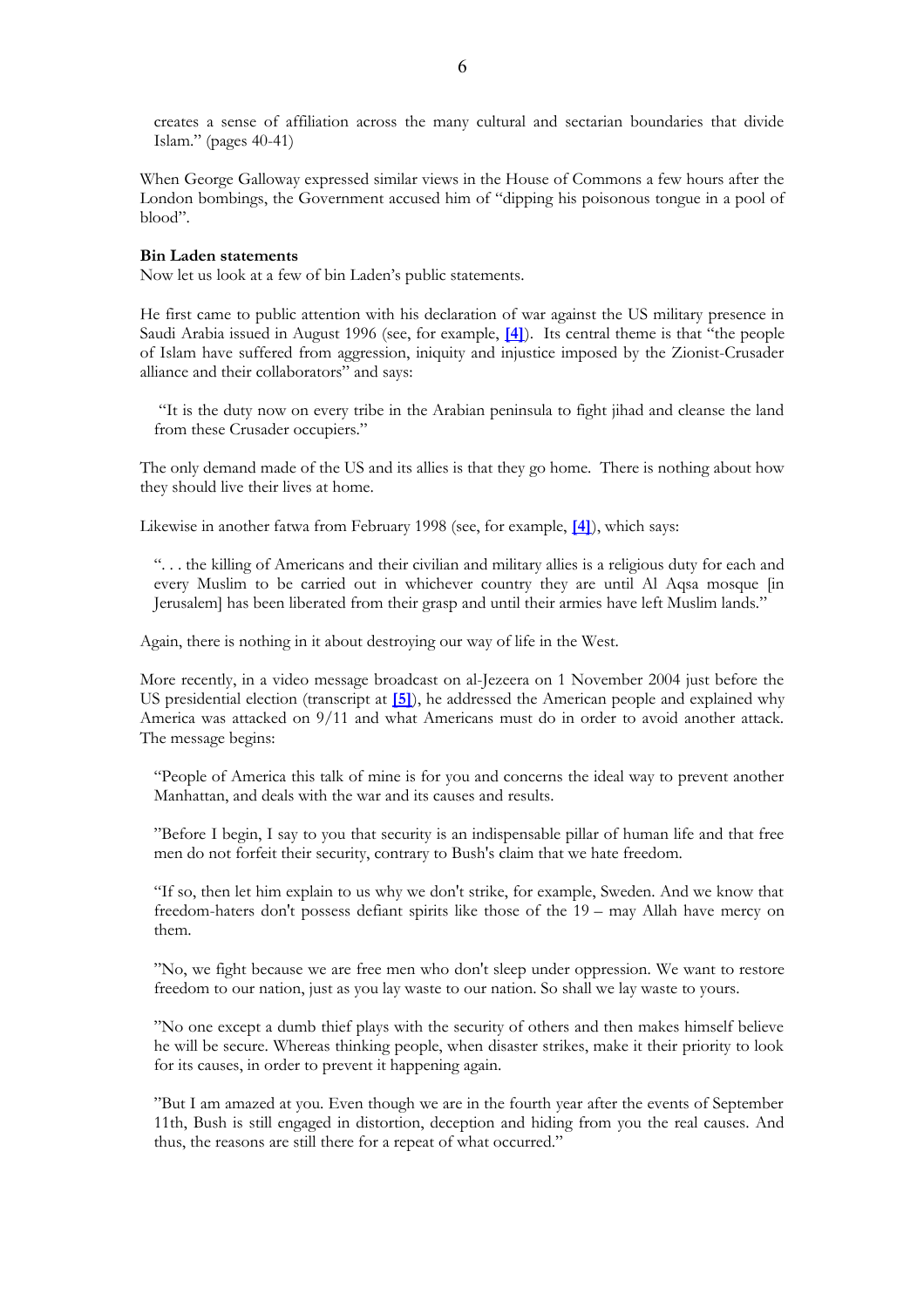Blair and the whole political establishment are hiding "the real causes" of the London bombing from the British people, and therefore the reasons for a repetition still exist.

His final words to the American people were:

"In conclusion, I tell you in truth, that your security is not in the hands of Kerry, nor Bush, nor al-Qaida. No. Your security is in your own hands. And every state that doesn't play with our security has automatically guaranteed its own security."

The message is clear: leave the Muslin world alone and you will be left alone.

On 29 November 2004, a video tape by Ayman al-Zawahiri was broadcast on al-Jezeera. For the first time, to the best of my knowledge, an al-Qaida tape was widely reported in the West as stating that the issue at stake was US foreign policy towards the Muslim world. It was widely reported in this way because the Associated Press report **[\[6\]](http://www.david-morrison.org.uk/other-documents/al-zawahri-wp-20041129.htm)** on it began:

"In a video tape aired Monday, Osama bin Laden's top lieutenant vowed to continue fighting the United States until Washington changed its policies."

It was prepared before the US presidential elections, of which it said:

"The results of the elections do not matter for us. Vote whoever you want, Bush, Kerry or the devil himself. This does not concern us. What concerns us is to purge our land from the aggressors."

It concluded:

"Either you choose to treat us with respect and based on an exchange of interests ... or we will continue to fight you until you change your policies."

Could al-Qaida's objective be clearer? It is not about forcing us to convert to Islam and making us accept Islamic law: it is about ending Western, particularly US, interference in the Muslim world.

#### **9/11 was before Iraq**

To any suggestion that Britain's participation in the invasion of Iraq played any part in provoking the London bombings, the reply from Government and Opposition alike has been: "Don't you remember that the greatest atrocity of all, in New York on 9/11, took place before the invasion of Iraq?", as if this had some bearing on the issue.

On BBC Radio 4's*Today* programme on 9 July 2005, James Naughtie gently asked Blair:

"Have you ever worried in the last two days - has it crossed your mind just as an individual – that if you hadn't gone to war that we might have been spared this?" (see transcript at **[\[7\]](http://www.david-morrison.org.uk/other-documents/blair-20050709-bbc-today.htm)**)

He replied:

"What was interesting, round the table [at the G8] was, if you take President Putin, who was passionately opposed to the war in Iraq, and yet suffered Beslan, if you think of Bali, and what happened there, if you think that even after the change of government in Madrid, the terrorists there were planning further terrorist acts before they were caught, fortunately for the people of Spain, and if you remember that September 11, that was the reason we went into Afghanistan, September 11 happened before Iraq, before Afghanistan, before any of these issues, and that was the worst terrorist atrocity of all."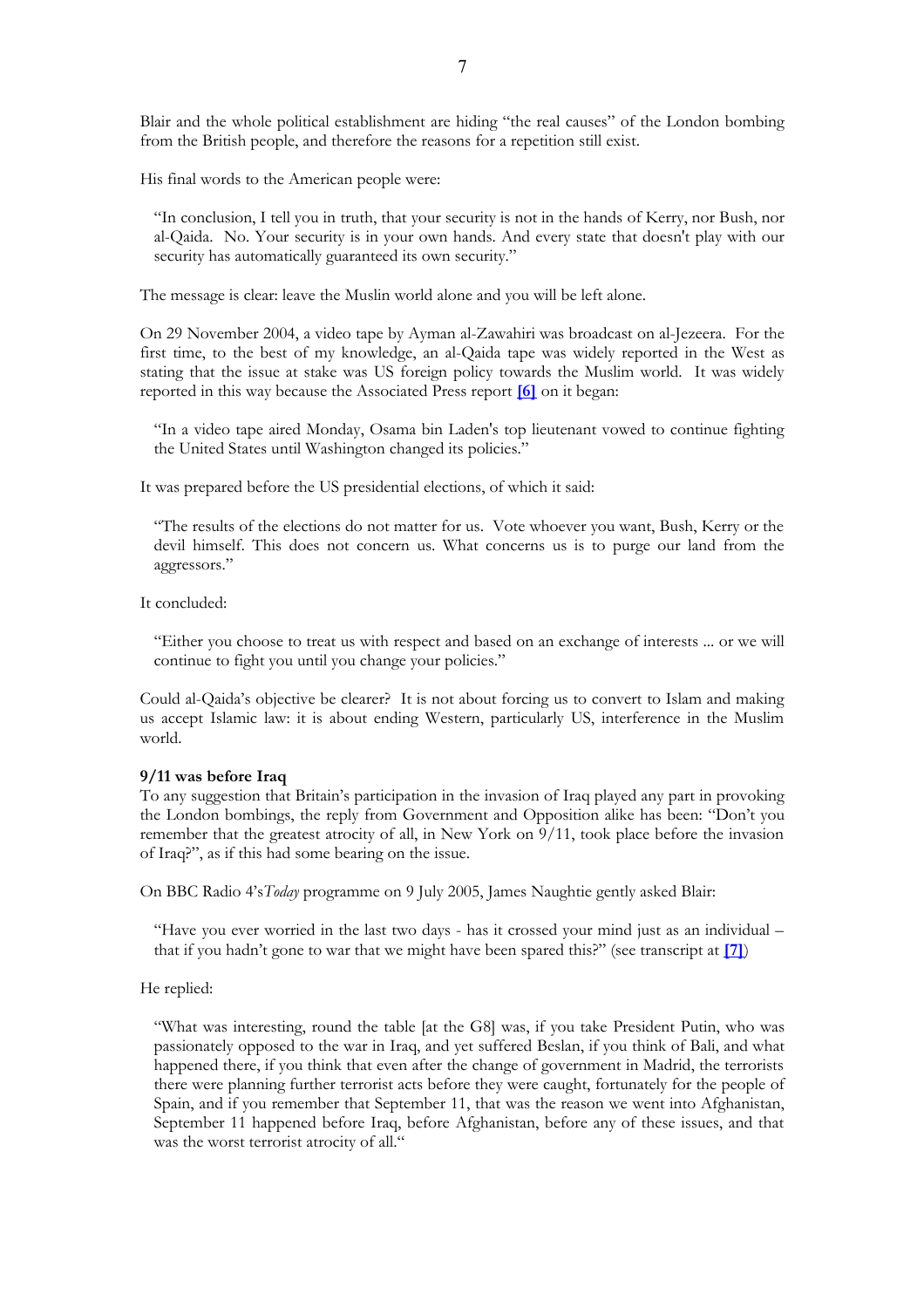(To emphasise the point that al-Qaida's targets have been many and various, a list has now been published on the Downing Street website at **[\[8\]](http://www.number-10.gov.uk/output/Page7930.asp)**, beginning with the attack on the World Trade Center in 1993. The list is not complete. Although it doesn't say so, the list doesn't contain any attacks in Afghanistan or Iraq, presumably to keep the length of the list within bounds – and to avoid the unwelcome conclusion that US/UK military action in these countries has provided a stimulus for al-Qaida activity, from which it takes but a small mental leap to arrive at the conclusion that it may also have stimulated al-Qaida activity outside Iraq and Afghanistan, including in Britain.)

On BBC Radio 4's *Any Questions* on 8 July 2005, David Cameron, a contender for the leadership of the Conservative Party, faced with the apt question: "Are we starting to reap that which we have sown?", sang from the same hymn sheet (see transcript at **[\[9\]](http://www.david-morrison.org.uk/other-documents/cameron-20050708-any-questions.htm)**):

"I don't think, I don't think that's the right way to look at it. … we've got to be clear about this, the 9/11 attacks, the bombs in the Kenyan embassy, the Tanzanian embassy, the first World Trade Center bomb, the attack on the USS Cole, all happened before the Iraq war."

Absolutely true, but absolutely irrelevant. All of these attacks were on US interests. None of them was on British interests. Al-Qaida or al-Qaida inspired groups did not attack British interests, until after Blair volunteered Britain to support the US in the invasion of Afghanistan and Iraq. British interests – the British consulate and a branch of the HSBC bank in Istanbul – were first attacked on 20 November 2003 when Bush was visiting Blair in London.

A few weeks earlier, on 18 October 2003, in a message to the American people about the US invasion of Iraq broadcast on Al Jezeera television (transcript at **[\[10\]](http://english.aljazeera.net/NR/exeres/8E8EA580-943C-4FBF-9ABD-21B47627FECD.htm)**), bin Laden specifically warned that US allies in Iraq would be attacked, saying:

"We reserve the right to retaliate at the appropriate time and place against all countries involved, especially the UK, Spain, Australia, Poland, Japan and Italy, not to exclude those Muslim states that took part, especially the Gulf states, and in particular Kuwait, which has become a launch pad for the crusading forces."

Following this message, 19 Italian Carabinieri were killed in Nasiriyah in Iraq on 12 November 2003, British interests were attacked in Istanbul on 20 November 2003, and nearly 200 people were killed in the Madrid train bombings on 11 March 2004. Later, in a tape broadcast on al-Jezeera on 15 April 2004 (partial transcript at **[\[11\]](http://www.guardian.co.uk/international/story/0,3604,1192430,00.html)**), bin Laden addressed America's European allies, saying:

"Our actions [on September 11 and March 11] come in response to your actions of destroying and killing our people in Afghanistan, Iraq and Palestine."

He then offered a truce:

"I offer a truce to them [European states] with a commitment to stop operations against any state which vows to stop attacking Muslims or interfere in their affairs, including [participating] in the American conspiracy against the wider Muslim world. …

"And the announcement of the truce starts with the withdrawal of the last soldier from our land, and the door is open for three months from the date of the announcement of this statement."

Note, these countries were not required to convert to Islam as a condition for al-Qaida stopping operations against them. All they had to do was withdraw their soldiers from Muslim lands.

There is not much doubt that Italy, Britain and Spain were attacked because of their part in the occupation in Iraq. In the case of Italy, it can hardly be denied since the attack took place in Iraq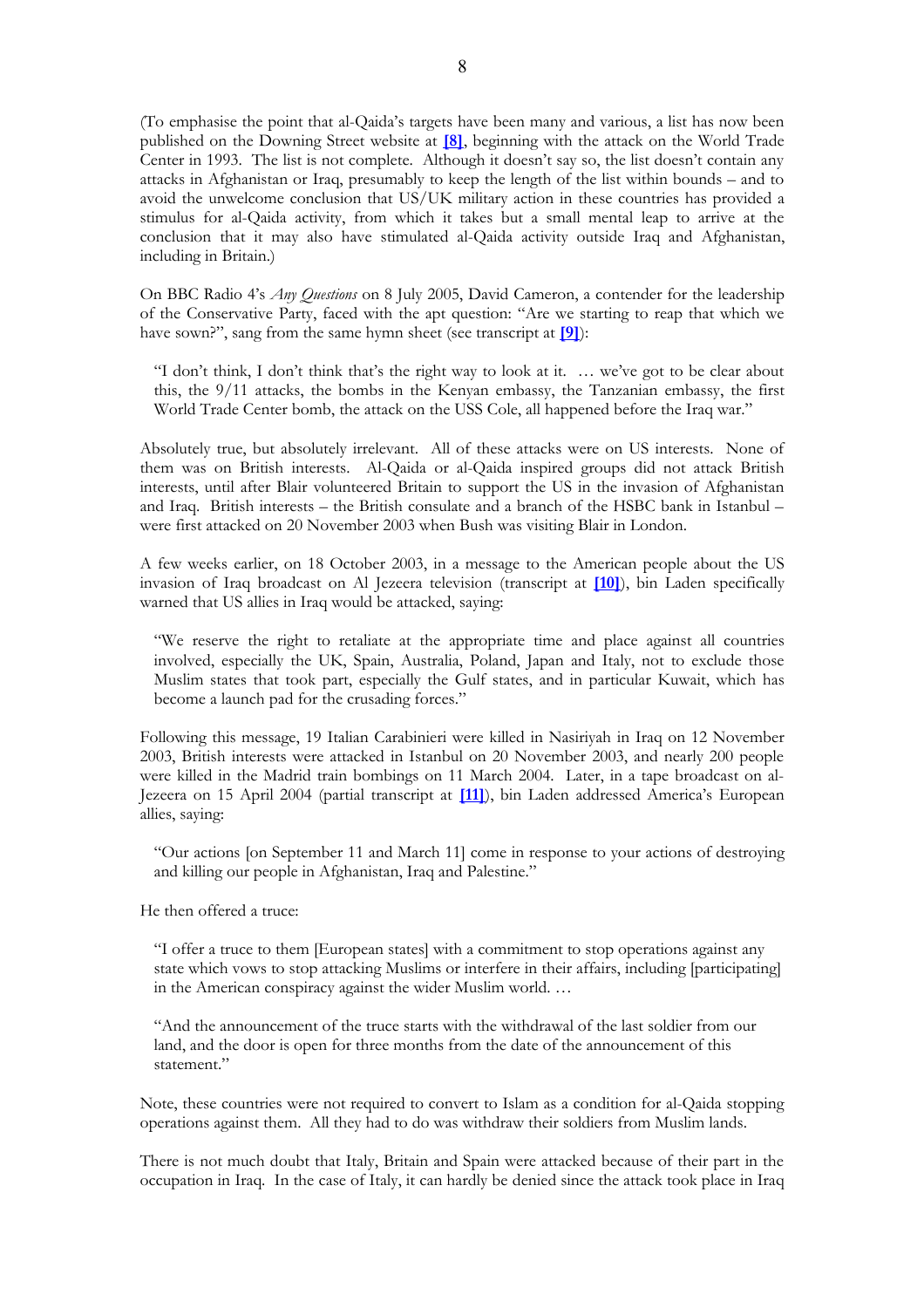itself. Blair asserted then, as he does now about the London bombings, that the targets in Istanbul and Madrid were randomly selected by Islamic extremists opposed to Western values of freedom and democracy. The evidence to the contrary is persuasive.

An organisation styling itself the Secret Organisation of al-Qaida Jihad in Europe claimed credit for the London bombings on an Islamist website on the day they occurred. This claim (see BBC website **[\[12\]](http://news.bbc.co.uk/go/pr/fr/-/1/hi/uk/4660391.stm)** for transcript) said that the bombings were "in retaliation for the massacres Britain is committing in Iraq and Afghanistan", adding:

"We continue to warn the governments of Denmark and Italy and all the Crusader governments that they will be punished in the same way if they do not withdraw their troops from Iraq and Afghanistan."

Some of the "Crusader" governments – Italy, Australia and Denmark – have taken this warning seriously. According to a Guardian report of 23 July 2005, Italy and Australia are going to "introduce sweeping new anti-terror laws in the wake of the London bombings" and Berlusconi is talking (not for the first time) about beginning the withdrawal of Italian troops in September 2005.

BBC Panorama journalist, Peter Taylor, wrote in the Guardian on 8 July 2005:

"The common denominator in London and Madrid is undoubtedly Iraq. The Madrid bombers planned to force the Spanish government to withdraw its troops from Iraq - and succeeded. London has long been in jihadi sights because of Tony Blair's unswerving support for George Bush. The former head of the CIA's bin Laden unit, Mike Scheuer, tellingly told me that al-Qaida's policy was to launch warning attacks against countries helping America in Iraq and Afghanistan: 'At one point bin Laden and Zawahiri [his number two] named 23 countries that deserved to be punished. All 23 have been hit. It's a pretty good record of consistency.'" **[\[13\]](http://www.guardian.co.uk/comment/story/0,,1523673,00.html)**

I am not in a position to name these 23 countries or to say when they were threatened and when they were attacked. But, Peter Taylor is a reputable journalist and Michael Schauer is in a position to know, so this is probably accurate. The notion that al-Qaida targets, including London, have been selected at random is unsustainable.

(Blair's citing of the Beslan siege as "proof" that the British invasion of Iraq was irrelevant to the London bombings was bizarre. He said that President Putin had suffered Beslan, even though he had been passionately opposed to the war in Iraq. This seems to put Russia in the camp of Western democracies under general threat from Muslim extremists opposed to our way of life, and which was randomly selected for attack at Beslan in September 2004, just as Britain was selected in July 2005. Sensible people will continue to think that the Beslan siege was the work of Chechnyan separatists, who don't care how Russia governs itself – they just want it to leave Chechnya.)

## **Berlusconi was right**

Today, in the wake of the bombs in London, Prime Minister Blair refuses to admit that standing shoulder-to-shoulder with the US in the so-called "war on terror" increased the threat to Britain. But last autumn the Government expressed a contrary view. It did so before the House of Lords in attempting to justify detention without trial.

Then, echoing Silvio Berlusconi's recent remark, the Attorney-General, Lord Goldsmith, argued that our special relationship with the US put us in special danger, that we were under greater threat from al-Qaida than any other of the 45 signatories to the European Convention on Human Rights, including Spain that has experienced al-Qaida attacks. This is why, he said, we alone had found it necessary to derogate from the Convention in order to introduce detention without trial.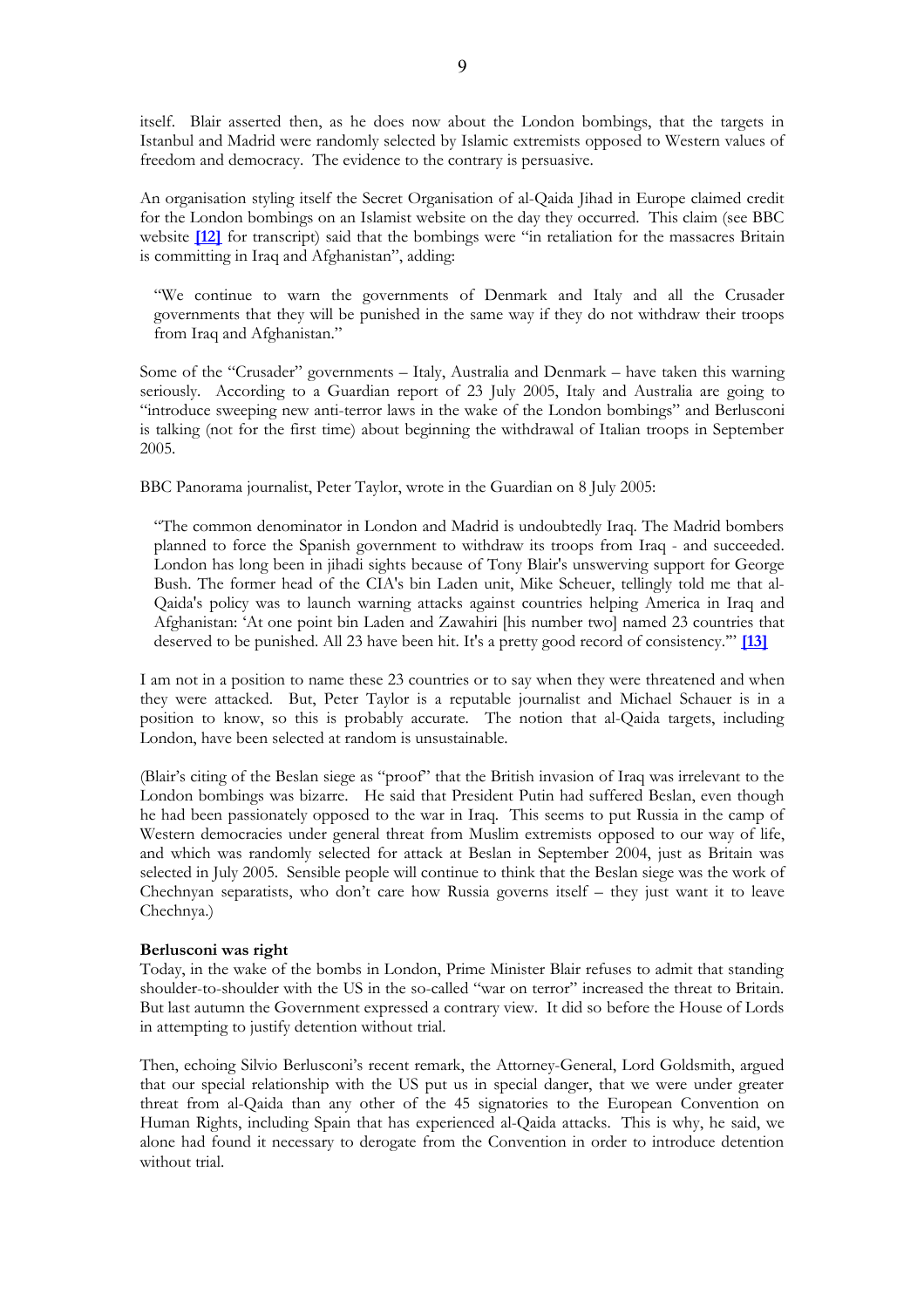We know this from the House of Lords judgment on 16 December 2004, which found the indefinite detention of foreign nationals without charge or trial to be incompatible with the Convention. Lawyers for the detainees naturally questioned why Britain alone had found it necessary to derogate from the Convention in order to introduce detention without trial. The Attorney General's response, as summarised by Lord Bingham in his Opinion, was:

"Insofar as any difference of practice as between the United Kingdom and other Council of Europe members called for justification, it could be found in this country's prominent role as an enemy of Al-Qaida and an ally of the United States." (paragraph 25)

So, there you have it: last autumn, the Government stated that being the special friend of the US increased the threat to the British homeland to such an extent that, unlike any other signatory to the Convention, we needed detention without trial.

Silvio Berlusconi was right, after all.

#### **UK under threat before 9/11?**

In September 2001, Blair went to considerable lengths to "prove" that Britain was already under threat from al-Qaida. His motivation was presumably to convince the British public that standing shoulder-to-shoulder with the US after 9/11 was in Britain's self-interest, and not just a disinterested act of friendship towards the US. It also allowed him to give the impression to the British public and the world that in attacking Afghanistan Britain was acting in self-defence, albeit in pre-emptive self-defence.

But perhaps there was another motive: perhaps, he was preparing a defence against the charge that his actions had put Britain on al-Qaida's target list, the defence being that Britain was always on al-Qaida's target list – which is the defence he employs today.

Be that as it may, on 4 October 2001, a few days before the US/UK started bombing Afghanistan, the Government published a document entitled *Responsibility for the terrorist atrocities in the United States, 11 September 2001*. An updated version of this is on the Downing Street website at **[\[4\]](http://www.number-10.gov.uk/output/page3682.asp)**.

I was puzzled when I heard that the British Government was going to publish such a document. Why was the British Government doing it, and not the American? The attack took place on American soil and was being investigated by the FBI, which along with the CIA was bound to be the source of the "evidence" about who was responsible. So what business was it of the British Government?

The answer became clear on reading the document. It has four conclusions. The first two are that bin Laden and al-Qaida were responsible for the attacks and that they are capable of mounting further attacks. The third is the reason why the document was published: it is that "the United Kingdom, and United Kingdom nationals are potential targets" for al-Qaida.

This was based on two statements by bin Laden (see paragraph 22). First, the declaration of war against the US military presence in Saudi Arabia from August 1996 (see above), which talks about the "aggression, iniquity and injustice imposed" on the Muslim world "by the Zionist-Crusader alliance and their collaborators". Second, the fatwa issued in February 1998 (see above), which calls on Muslims "to launch the raid on Satan's US troops and the devil's supporters allying with them, and to displace those who are behind them".

The Government concluded from this that:

"Although US targets are Al Qaida's priority, it also explicitly threatens the United States' allies. References to 'Zionist-Crusader alliance and their collaborators', and to 'Satan's US troops and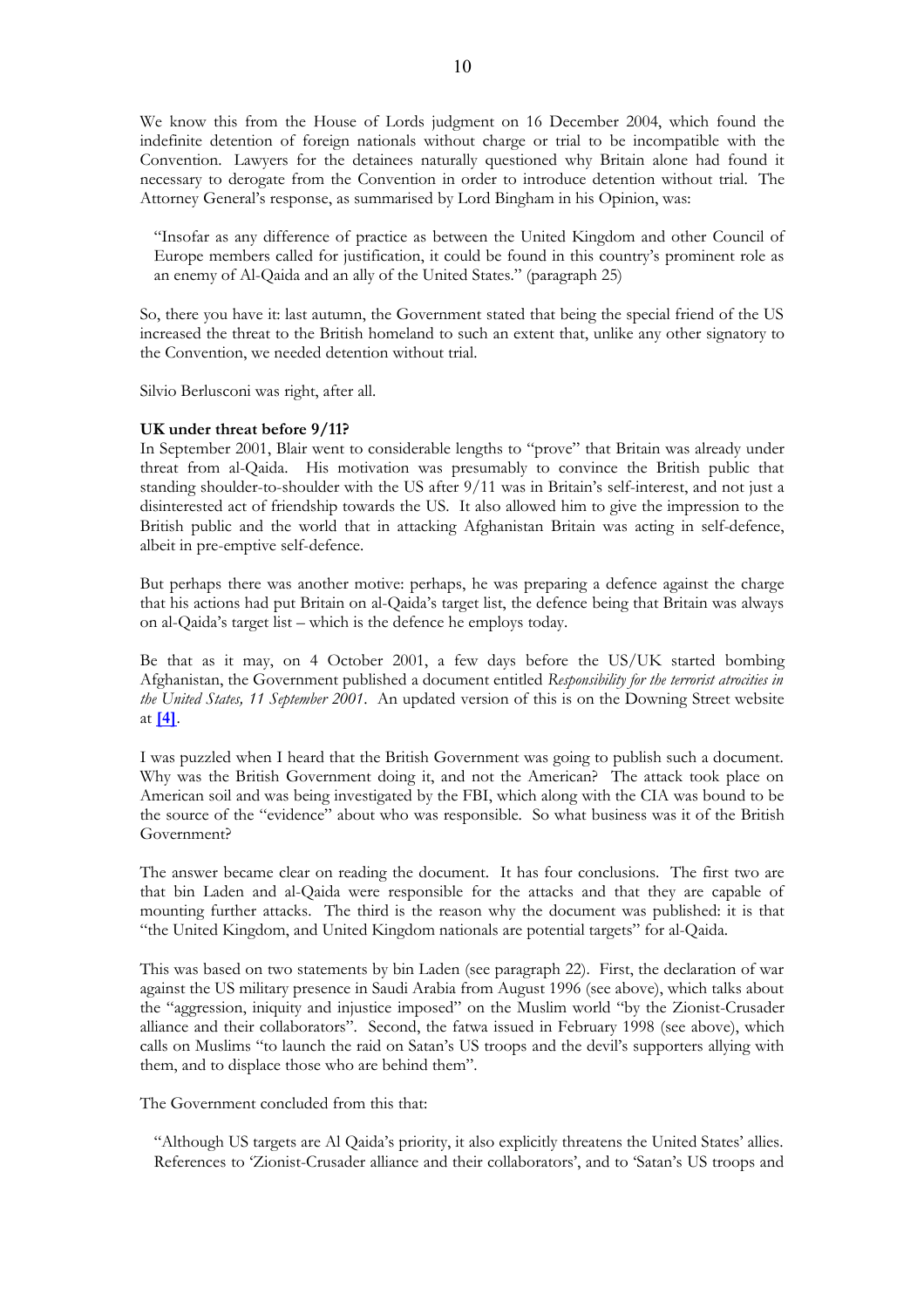the devil's supporters allying with them' are references which unquestionably include the United Kingdom." (paragraph 24)

This was a doubtful conclusion: Britain isn't mentioned explicitly in either of the two statements by bin Laden. Interestingly, in the updated version of this document, which is now on the Downing Street website, paragraph 24 has been extended to include the following explicit threat against Blair:

"This is confirmed by more specific references in a broadcast of 13 October, during which Bin Laden's spokesman said: 'Al Qaida declares that Bush Sr, Bush Jr, Clinton, Blair and Sharon are the arch-criminals from among the Zionists and Crusaders . . . Al Qaida stresses that the blood of those killed will not go to waste, God willing, until we punish these criminals . . . We also say and advise the Muslims in the United States and Britain . . . not to travel by plane. We also advise them not to live in high-rise buildings and towers'"

This explicit threat against Blair was made on 13 October 2001. It could conceivably have been prompted by the US/UK bombing of Afghanistan, which began on 7 October 2001.

That the Government added this explicit threat to the document shows that it was very keen to prove that the Britain was under threat from al-Qaida. It also shows that it knew its case was flimsy prior to Britain's participation in the attack on Afghanistan – after which Britain certainly was on al-Qaida's target list.

#### **Increased risk warning**

Prior to the invasion of Iraq, many opponents of the action warned that it would give a stimulus to al-Qaida and associated groups. For example, speaking in a debate in the House of Commons on 26 February 2003, Kenneth Clarke said:

"The next time a large bomb explodes in a western city, or an Arab or Muslim regime topples and is replaced by extremists, the Government must consider the extent to which their policy contributed to it. That is why hon. Members should pause and why, unless evidence is produced for a breach and a material threat, my judgment today is that we should not go to war." **[\[14\]](http://www.publications.parliament.uk/pa/cm200203/cmhansrd/vo030226/debtext/30226-14.htm)**

By contrast, Blair presented the action as a necessary counter measure against al-Qaida, so much so that a major part of his public case for military action was that there was "a real and present danger" that chemical and biological weapons (remember them?) would find their way from Iraq to al-Qaida or associated groups. For example, on 18 March 2003 he told the House of Commons:

"The key today is stability and order. The threat is chaos and disorder—and there are two begetters of chaos: tyrannical regimes with weapons of mass destruction and extreme terrorist groups who profess a perverted and false view of Islam. …

"Those two threats have, of course, different motives and different origins, but they share one basic common view: they detest the freedom, democracy and tolerance that are the hallmarks of our way of life. At the moment, I accept fully that the association between the two is loose —but it is hardening. The possibility of the two coming together—of terrorist groups in possession of weapons of mass destruction or even of a so-called dirty radiological bomb—is now, in my judgment, a real and present danger to Britain and its national security."

The Intelligence & Security Committee report **[\[15\]](http://www.cabinetoffice.gov.uk/publications/reports/isc/iwmdia.pdf)** published in September 2003 revealed (paragraphs 125-127) that, when Blair said this, he was aware that the intelligence services had no evidence that Iraq had considered using chemical and biological agents in terrorist attacks or had passed such agents on to al-Qaida. He was also aware that, in the judgment of the intelligence services, a collapse of the Iraqi regime would **increase** the risk of chemical and biological warfare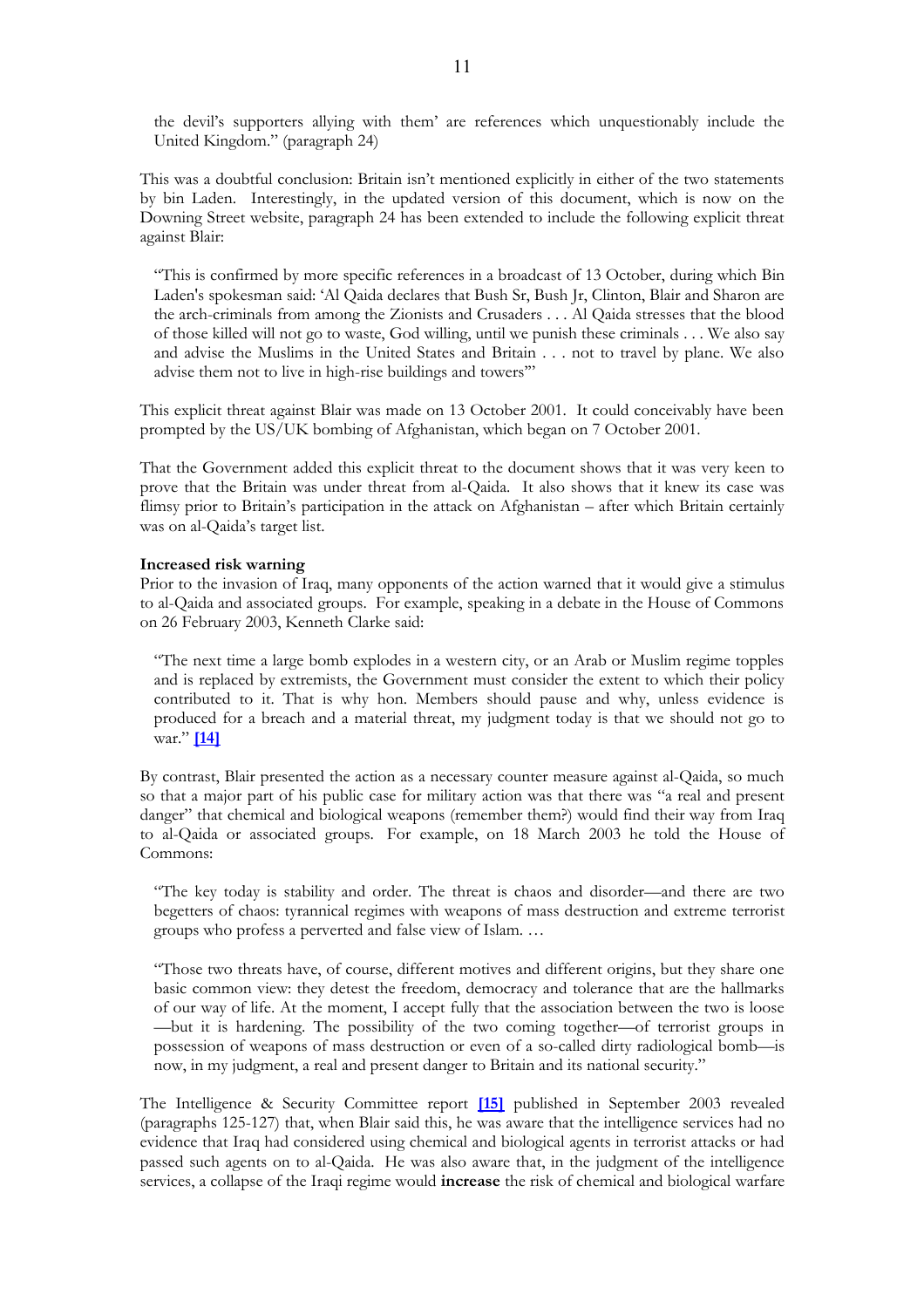technology or agents finding their way into the hands of al-Qaida or associated groups, whether or not as a deliberate Iraqi regime policy.

Understandably, Blair chose not to divulge this information to Parliament, since it blew a hole in an important part of his public case for taking military action.

The intelligence services also judged that al-Qaida and associated groups continued to represent by far the greatest terrorist threat to Western interests, and that threat would be **heightened** by military action against Iraq, as many opponents of such action suggested.

Understandably, the Prime Minister chose not to divulge this to Parliament either.

On 19 July 2005, the New York Times published **[\[16\]](http://www.nytimes.com/2005/07/19/international/europe/19intel.html)** leaked extracts from an assessment by the UK's Joint Intelligence Analysis Centre, in which the police and customs are represented along with the intelligence services. This assessment, which was prepared less than a month before the London bombings, stated unequivocally that:

"Events in Iraq are continuing to act as motivation and a focus of a range of terrorist related activity in the UK"

(The same assessment concluded that "at present there is not a group with both the current intent and the capability to attack the UK", which prompted the British government to lower its formal threat assessment one level, from "severe defined" to "substantial".)

#### **Iraq: the main battleground**

Given that, from the outset, President Bush presented the invasion of Iraq as an integral part of the "war on terror" against al-Qaida, it is strange that Prime Minister Blair is so reluctant to acknowledge any connection between the events in London on 7 July 2005 and the invasion and occupation of Iraq.

In his address to the nation on 19 March 2003, after military action had started, Bush told the American people that he was taking action in order to eliminate terrorists who would otherwise attack the US homeland. He said:

"We will meet that threat now, with our Army, Air Force, Navy, Coast Guard and Marines, so that we do not have to meet it later with armies of fire fighters and police and doctors on the streets of our cities." **[\[17\]](http://www.whitehouse.gov/news/releases/2003/03/20030319-17.html)**

Later in the year, he became more explicit: the military action in Iraq was said to be essential to the "war on terror", for example, in a speech on 28 July 2003, he said:

"… our current mission in Iraq is essential to the broader war on terror; it's essential to the security of the American people." **[\[18\]](http://www.whitehouse.gov/news/releases/2003/07/20030728-3.html)**

Later still in 2003, he deemed Iraq to be the "central front" and/or the "main battleground" in the "war on terror". Two years later nothing has changed: in his address to the nation on 28 June 2005, he told the same story:

"Iraq is the latest battlefield in this war [on terror]. Many terrorists who kill innocent men, women, and children on the streets of Baghdad are followers of the same murderous ideology that took the lives of our citizens in New York, in Washington, and Pennsylvania. There is only one course of action against them: to defeat them abroad before they attack us at home." **[\[19\]](http://www.whitehouse.gov/news/releases/2005/06/20050628-7.html)**

The purpose of describing the war in Iraq in this way is, of course, to connect in the minds of Americans a relatively unpopular war with 9/11. It worked sufficiently well to get him re-elected.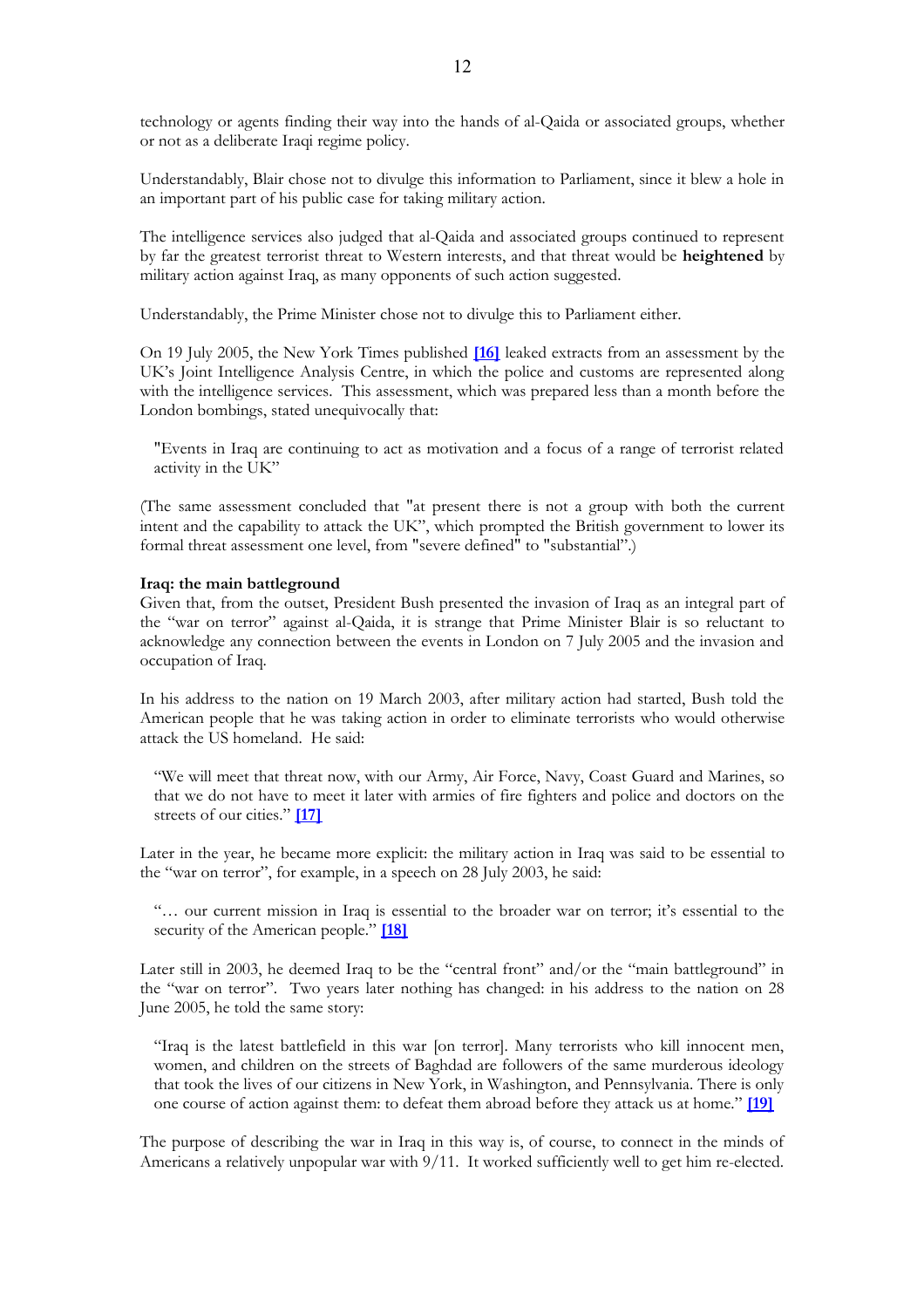Prime Minister Blair has, on occasions, followed the President's lead in this matter, for example, on 20 November 2003, a few hours after the bombing of British targets in Istanbul, standing shoulder-to-shoulder literally with President Bush in Downing Street, he said:

"And what this latest terrorist outrage shows us is that this is a war, its main battleground is Iraq. We have got to make sure we defeat these terrorists, the former Saddam people in Iraq, and we must do that because that is an essential part of defeating this fanaticism and extremism that is killing innocent people all over our world today." **[\[20\]](http://www.whitehouse.gov/news/releases/2003/11/20031120-3.html)**

So, according to Blair, the bombings in Istanbul in November 2003 and in London in July 2005, are subsidiary incidents off the "main battleground" in the "war on terror" in Iraq. But, they're all connected, aren't they?

(The great success of the US/UK invasion of Iraq has been to transform Iraq from a "terrorist free zone" into the "main battleground" in the "war on terror").

#### **Defence in the World**

By coincidence, on the afternoon of the London bombings, a "defence" debate was scheduled to take place in the House of Commons. The title of the debate – *Defence in the World* – went some way to explain why the British homeland had been bombed a few hours earlier. In the plain meaning of the term, defence is about securing one's national territory against all forms of attack. But, in Britain's case, "defence" means interfering in the world along with the US.

As a possessor of the ultimate means of self-defence, that is, nuclear weapons, Britain is not going to be subject to military invasion by other states, as Iraq was invaded in March 2003 (unless the US takes away our US-maintained Trident delivery systems). Defence against other states is not a problem, since they can be threatened with annihilation. The only significant threat to the British homeland is from non-state actors, who cannot be deterred in this way. It is lunatic therefore that what purports to be a defence strategy has the effect of stimulating a threat against which there is no infallible defence.

As befits a debate entitled *Defence in the World*, it was not concerned with the breach in our homeland defence that had occurred a few hours earlier, but with our great success in stomping round the world, and how our military machine needs to be improved in order to do the job better.

It began with John Reid, the new Secretary of State (and ex member of the Communist Party), giving his personal justification for this British imperialism in the modern world. He said:

"Let me set out in simple terms my own view of Britain's role in the world. … We are citizens of the world, a world that is shrinking almost visibly before us. Acts which, long ago, could be branded as something happening in faraway countries of which we knew little and for which we cared even less are now brought before our eyes every day through new technology and communications. Transportation systems take us from one part of the world to another in unbelievably short times. If we ever believed that our brothers and sisters in other parts of the world were no responsibility of ours, it gets harder by the year to do so. Therefore, in the international community and as a citizen of the world, this country has our rights to defend, our interests to maintain and also our responsibilities to discharge. In doing that, we sometimes have to use diplomacy, finance, aid and trade—all the matters that are being discussed at the G8—and also fighting power. Sometimes we have to use fighting power to separate others, and sometimes to bend others to our will. That is the general approach that I take." **[\[21\]](http://www.publications.parliament.uk/pa/cm200506/cmhansrd/cm050707/debtext/50707-14.htm)**

Bend others to our will? It's just like the days when the sun never set on the British Empire, isn't it, except that this time round we have to play second fiddle to the US in the business of bending others to our will.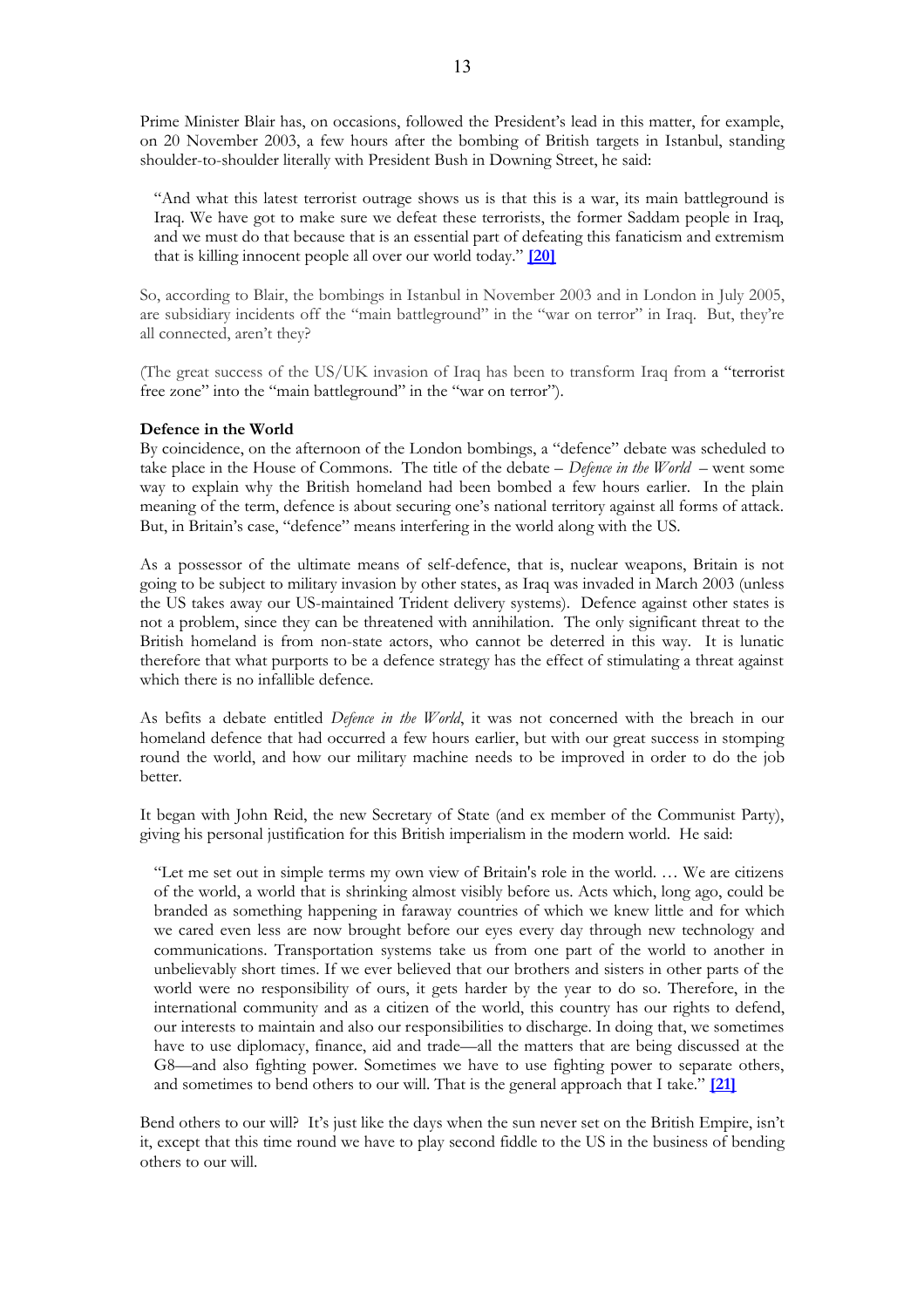No MP – apart from one very unwelcome intruder - objected to this principle that Britain's "defence" policy was about interfering in the world to the greatest possible extent, and not about defending the British homeland. Beginning with John Reid, they all mouthed the usual empty platitudes about the attack on the British homeland a few hours earlier but ignored it from then on and went on to deliver their prepared speeches on the state of our armed forces and the great progress we have made in bringing enlightenment to Afghanistan and Iraq. And, as John Reid told the House, those are but two of the far flung parts of the world, where our forces are "defending our country and our security":

"Moving on from Afghanistan, I want briefly to remember members of our forces serving in Northern Ireland, Bosnia, Kosovo, Cyprus, the Falkland Islands, Sierra Leone and elsewhere. … I can assure the House that, although those people may not be in the headlines at present, their contribution to defending our country and our security has not been forgotten."

No MP – apart from the unwelcome intruder - was so crass as to mention Afghan or Iraqi casualties, or even British casualties. American casualties were mentioned by John Reid, who commended "the US armed forces and the population" for their "resilience and courage in Iraq" in the face of nearly 1,800 killed. You would think the Americans had been coerced into invading Afghanistan and Iraq.

The unwelcome intruder was, of course, George Galloway, who said that the morning's events couldn't be separated from the political backdrop:

"They did not come out of a clear blue sky, any more than those monstrous mosquitoes that struck the twin towers and other buildings in the United States on 9/11 2001. …

"Does the House not believe that hatred and bitterness have been engendered by the invasion and occupation of Iraq, by the daily destruction of Palestinian homes, by the construction of the great apartheid wall in Palestine and by the occupation of Afghanistan? Does it understand that the bitterness and enmity generated by those great events feed the terrorism of bin Laden and the other Islamists? Is that such a controversial point? Is it not obvious?

"When I was on the Labour Benches and spoke in the immediate aftermath of 9/11 … I said that if they handled that event in the wrong way, they would create 10,000 bin Ladens. Does anyone doubt that 10,000 bin Ladens at least have been created by the events of the past two and a half years? If they do, they have their head in the sand."

He also pointed to the double standard applied in the House to the deaths of Iraqi and British civilians:

"When the US armed forces, … systematically reduced Falluja, a city the size of Coventry, brick by brick and killed an unknown number of people—probably the number runs to thousands, if not tens of thousands—not a whisper found its way into the Chamber. I have grown used to that. I know that for many people in the House and in power in this country the blood of some people is worth more than the blood of others."

The House didn't want to hear any of this. Winding up for the opposition, Julian Lewis agreed with Galloway that "there would be an air of unreality about a defence debate taking place on such a day if it did not in any way allude at least to the type of conflict of which we have seen such a terrible and despicable manifestation in the streets and on the tube network of London today". Lewis alluded to it to the extent of saying that the US/UK killed civilians in Iraq and elsewhere according to the "laws of war" but "what happened today was not part of any recognised law of war".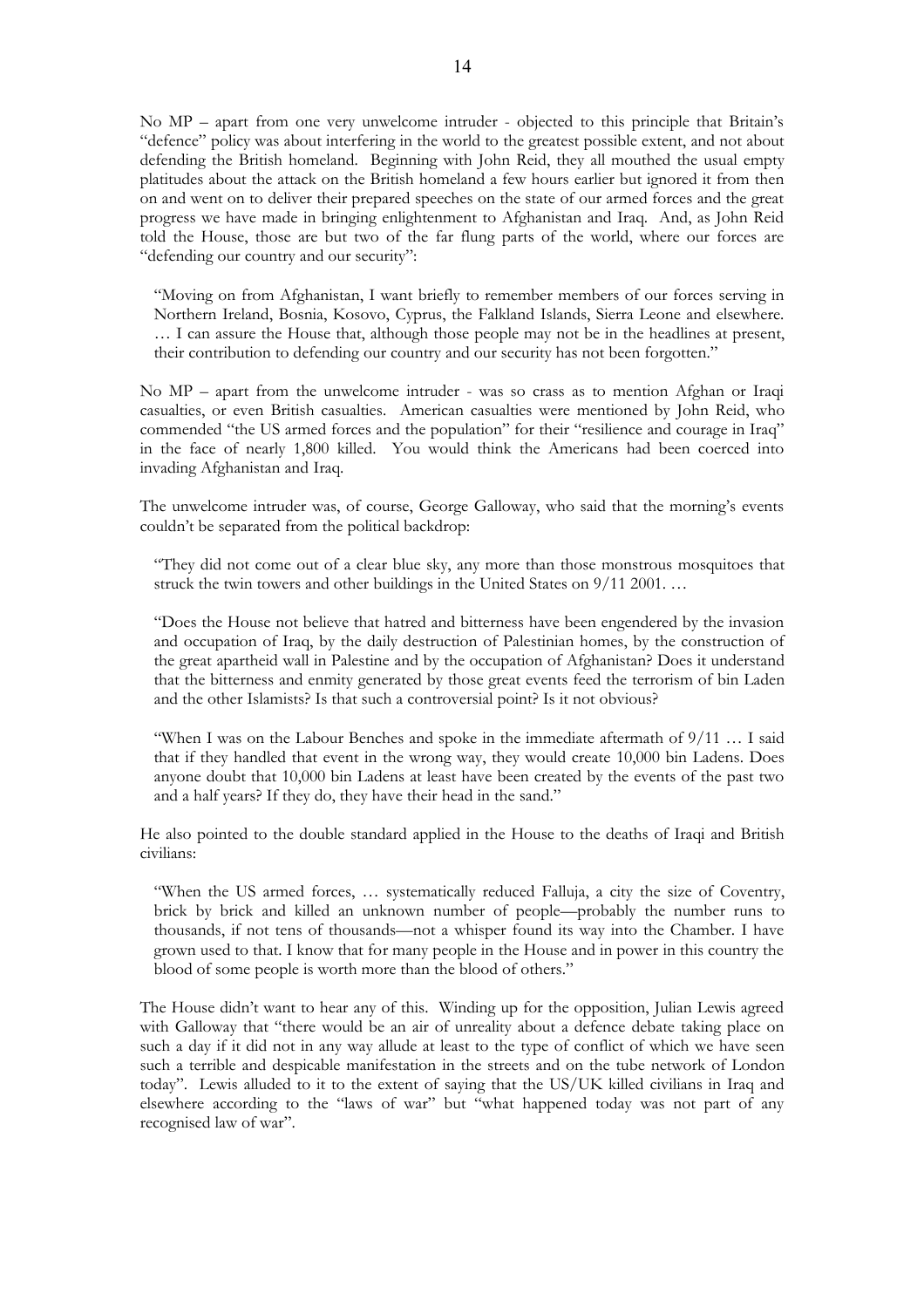Neither Lewis, nor anybody else, tried to answer Galloway's his central point that the events of 7 July 2005 in London had political antecedents in our actions along with the US in the Muslim world – because it is unanswerable.

Winding up the debate, Defence Minister, Adam Ingram gave the Government's "answer". It was:

"I think that the hon. Gentleman is dipping his poisonous tongue in a pool of blood, and I think it is disgraceful."

This was said at the very end of the time allotted to the debate, so as to prevent Galloway responding (though he did manage to call Ingram a "thug").

#### **Double standard**

Over 50 people were killed in London on 7 July 2005. For them, the Prime Minister and the House of Commons, and people around Britain and further afield, stood in silence a week later.

Tens of thousands of people have been killed in Iraq since the US/UK invasion in March 2003. But the Prime Minister, who was responsible for Britain taking part in the invasion, and the House of Commons, which blessed it on 18 March 2003, has yet to stand in silence for any of them, not even for the dead British servicemen.

Plainly, as George Galloway said, the blood of some people is worth more than the blood of others.

Before the invasion, the Prime Minister assured us that civilian deaths in the conflict would be fewer than Saddam Hussein regularly killed in a year. He told the House of Commons on 19 March 2003:

"Of course, I understand that, if there is conflict, there will be civilian casualties. That, I am afraid, is in the nature of any conflict, but we will do our best to minimise them. However, I point out to my hon. Friend that civilian casualties in Iraq are occurring every day as a result of the rule of Saddam Hussein. He will be responsible for many, many more deaths even in one year than we will be in any conflict."

Amnesty International estimated that "scores of people, including possible prisoners of conscience, were executed" in 2002 **[\[22\]](http://web.amnesty.org/report2003/irq-summary-eng)**, a similar number in 2001 **[\[23\]](http://web.amnesty.org/web/ar2002.nsf/mde/iraq)** and "hundreds" in 2000 **[\[24\]](http://web.amnesty.org/web/ar2001.nsf/webmepcountries/IRAQ)**, and nobody can accuse Amnesty International of being soft on Saddam Hussein.

Had Saddam Hussein been left in place perhaps two hundred people would have been killed by his regime in the interim, compared with the tens of thousands of extra deaths as a result of his overthrow. It would have taken Saddam Hussein's regime hundreds of years to match the carnage produced by Bush and Blair in just over two.

**David Morrison Labour & Trade Union Review July 2005**

- **[\[1\]](http://news.bbc.co.uk/1/hi/uk_politics/2239887.stm)** news.bbc.co.uk/1/hi/uk\_politics/2239887.stm
- **[\[2\]](http://www.london.gov.uk/mayor/mayor_statement_070705.jsp)** www.london.gov.uk/mayor/mayor\_statement\_070705.jsp
- **[\[3\]](http://www.acq.osd.mil/dsb/reports/2004-09-Strategic_Communication.pdf)** www.acq.osd.mil/dsb/reports/2004-09-Strategic\_Communication.pdf
- **[\[4\]](http://www.number-10.gov.uk/output/page3682.asp)** www.number-10.gov.uk/output/page3682.asp
- **[\[5\]](http://english.aljazeera.net/NR/exeres/79C6AF22-98FB-4A1C-B21F-2BC36E87F61F.htm)** english.aljazeera.net/NR/exeres/79C6AF22-98FB-4A1C-B21F-2BC36E87F61F.htm
- **[\[6\]](http://www.david-morrison.org.uk/other-documents/al-zawahri-wp-20041129.htm)** www.david-morrison.org.uk/other-documents/al-zawahri-wp-20041129.htm